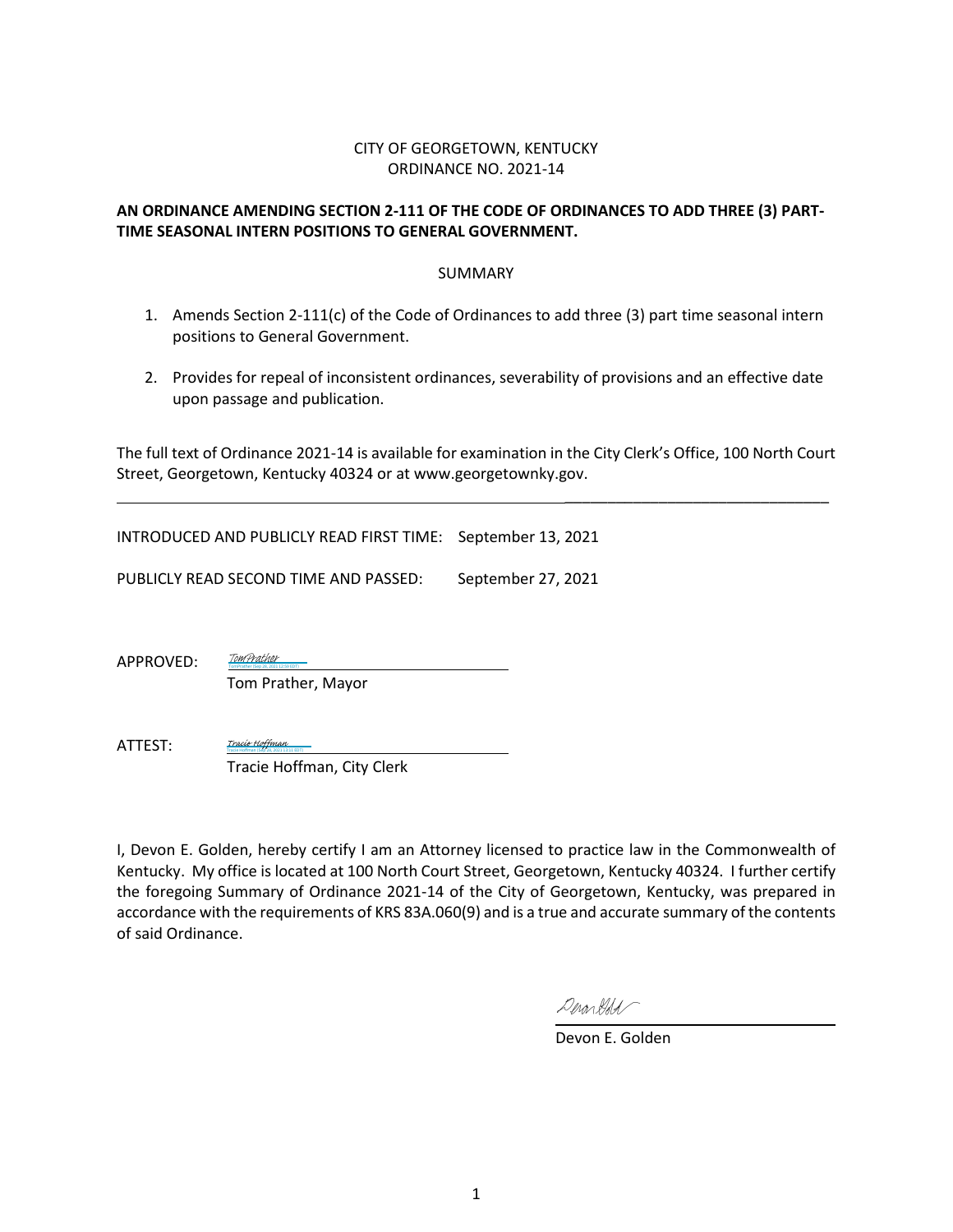### **CITY OF GEORGETOWN ORDINANCE NO. 2021-14**

### **AN ORDINANCE AMENDING SECTION 2-111 OF THE CODE OF ORDINANCES TO ADD THREE PART-TIME SEASONAL INTERN POSITIONS TO GENERAL GOVERNMENT.**

SPONSORS: Tammy Lusby Mitchell and Connie Tackett

NOW, THEREFORE, be it ordained by the City of Georgetown, Kentucky:

### **SECTION ONE**

Section 2-111(c) of the Code of Ordinances is hereby amended to read as follows:

### **GENERAL GOVERNMENT**

| Mayor (This is statutory and not being created by this ordinance)      |          | 1 |
|------------------------------------------------------------------------|----------|---|
| City Clerk (This is statutory and not being created by this ordinance) |          | 1 |
| <b>Executive Assistant</b>                                             | Grade 7  | 1 |
| Chief Administrative Officer                                           | Grade 12 | 1 |
| <b>City Attorney</b>                                                   | Grade 11 | 1 |
| <b>Human Resources Director</b>                                        | Grade 11 | 1 |
| Human Resources Specialist                                             | Grade 8  | 1 |
| Deputy Clerk                                                           | Grade 6  | 1 |
| City Engineer                                                          | Grade 11 | 1 |
| <b>Engineering Technician</b>                                          | Grade 9  | 1 |
| <b>Finance Director</b>                                                | Grade 11 | 1 |
| <b>Finance Specialist</b>                                              | Grade 7  | 1 |
| Finance/Legal Specialist                                               | Grade 7  | 1 |
| <b>Computer Specialist</b>                                             | Grade 9  | 1 |
| <b>Part Time Seasonal Intern</b>                                       |          | З |

### **BUILDING INSPECTION**

| Director of Building Inspection | Grade 10 | 1 |
|---------------------------------|----------|---|
| Senior Building Inspector       | Grade 9  | 1 |
| Senior HVAC Inspector           | Grade 9  | 1 |
| <b>Building Inspector</b>       | Grade 8  | 1 |
| Permit Technician               | Grade 6  | 1 |
| <b>POLICE</b>                   |          |   |
| Police Chief                    | Grade 11 | 1 |

Assistant Police Chief Grade 10 and 2012 1 and 2012 1 and 2012 1 and 2012 1 and 2012 1 and 2012 1 and 2012 1 and 2012 1 and 2012 1 and 2012 1 and 2012 1 and 2012 1 and 2012 1 and 2012 1 and 2012 1 and 2012 1 and 2012 1 and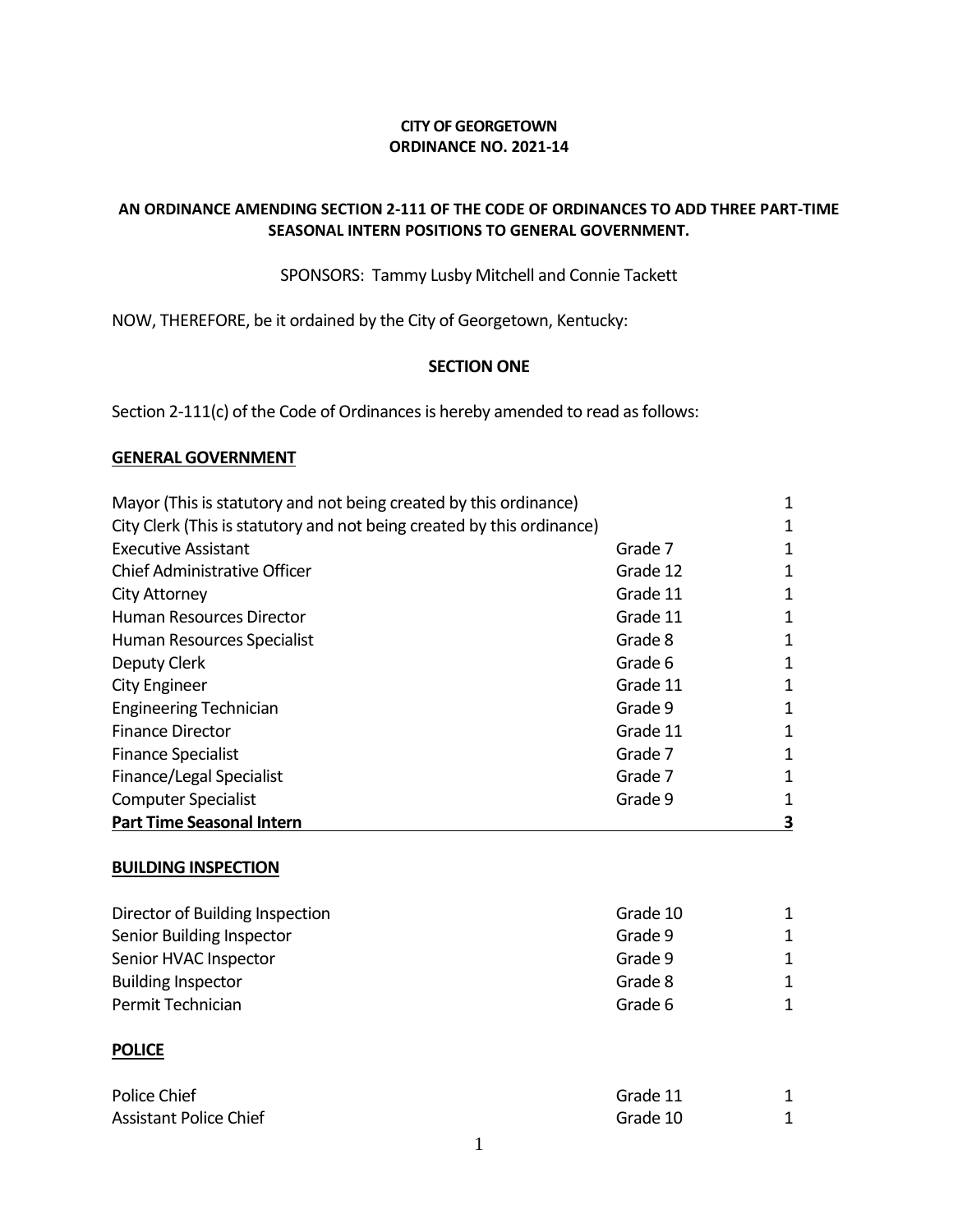| Captain<br>Lieutenant<br>Sergeant<br>Police Officer II<br>PPT Police Officer II / School Resource Officer<br>Administrative Assistant II<br><b>Administrative Assistant</b><br>Receptionist<br>PTS Safety Officer                                                                                                                                                                                                    | Grade 9<br>Grade 8<br>Grade 7<br>Grade 6<br>Grade 6<br>Grade 5<br>Grade 4                                                           | 1<br>5<br>8<br>47<br>5<br>1<br>1<br>$\mathbf 1$<br>1                                   |
|----------------------------------------------------------------------------------------------------------------------------------------------------------------------------------------------------------------------------------------------------------------------------------------------------------------------------------------------------------------------------------------------------------------------|-------------------------------------------------------------------------------------------------------------------------------------|----------------------------------------------------------------------------------------|
| <b>PTS Crossing Guard</b><br>Victim's Advocate<br>PPT Victim's Advocate                                                                                                                                                                                                                                                                                                                                              | Grade 6                                                                                                                             | 8<br>1<br>1                                                                            |
| <b>FIRE</b>                                                                                                                                                                                                                                                                                                                                                                                                          |                                                                                                                                     |                                                                                        |
| <b>Fire Chief</b><br><b>Assistant Fire Chief of Operations</b><br>Assistant Fire Chief of Prevention (Fire Marshal)<br><b>Battalion Chief</b><br>Fire Inspector<br>Captain<br>Firefighter/EMT<br><b>Administrative Assistant</b><br>Code Enforcement Officer<br>PPT Administrative Assistant to Code Enforcement<br><b>DISPATCH</b><br><b>Assistant Coordinator</b><br><b>TAC Officer</b><br><b>Shift Supervisor</b> | Grade 11<br>Grade 10<br>Grade 10<br>Grade 9<br>Grade 8<br>Grade 8<br>Grade 6<br>Grade 5<br>Grade 8<br>Grade 7<br>Grade 6<br>Grade 6 | 1<br>1<br>1<br>4<br>1<br>12<br>36<br>1<br>$\overline{2}$<br>$\mathbf 1$<br>1<br>1<br>3 |
| Dispatcher                                                                                                                                                                                                                                                                                                                                                                                                           | Grade 5                                                                                                                             | 20                                                                                     |
| PPT Dispatcher                                                                                                                                                                                                                                                                                                                                                                                                       |                                                                                                                                     | $\overline{2}$                                                                         |
| <b>PUBLIC WORKS</b>                                                                                                                                                                                                                                                                                                                                                                                                  |                                                                                                                                     |                                                                                        |
| Director of Public Works/Sanitation<br>Supervisor of Public Works/Sanitation<br>Crew Leader<br><b>Administrative Assistant</b><br><b>Maintenance Driver</b><br><b>Equipment Operator</b><br>Maintenance Worker                                                                                                                                                                                                       | Grade 11<br>Grade 9<br>Grade 8<br>Grade 5<br>Grade 5<br>Grade 5<br>Grade 4                                                          | 1<br>1<br>$\overline{2}$<br>1<br>6<br>3<br>5                                           |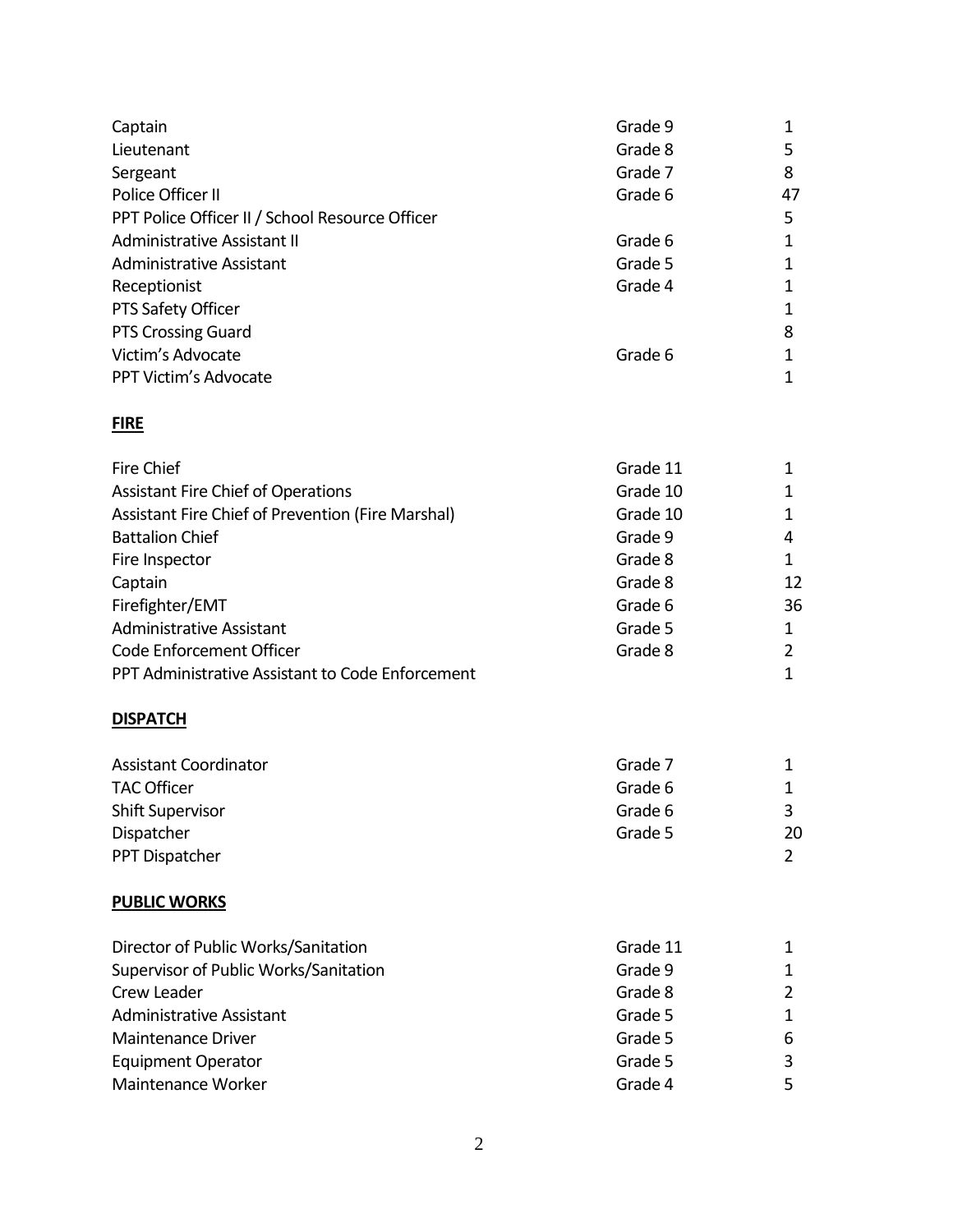### **SANITATION**

| Crew Leader                 | Grade 8 | $\mathbf 1$ |
|-----------------------------|---------|-------------|
| <b>Sanitation Worker</b>    | Grade 4 | 6           |
| <b>Sanitation Driver</b>    | Grade 5 | 8           |
| Diesel Mechanic             | Grade 8 | 1           |
| Mechanic                    | Grade 6 | 1           |
| <b>RECYCLING</b>            |         |             |
| <b>Recycling Supervisor</b> | Grade 8 | 1           |
| <b>Recycling Worker</b>     | Grade 5 | 1           |
| PPT Recycling Worker        |         | 1           |
| <b>CEMETERY</b>             |         |             |
| Sexton                      | Grade 8 | 1           |
| <b>Equipment Operator</b>   | Grade 5 | 2           |
| Maintenance Worker          | Grade 4 | 1           |
| <b>PPT Maintenance</b>      |         | 1           |

### **REVENUE**

\* Staff of the Georgetown/Scott County Revenue Commission, while not employees of the City, are administratively associated with the City for various personnel matters including, but not limited to, payroll, benefits, CERS participation/reporting, and personnel policies.

### TOTAL CITY OF GEORGETOWN POSITIONS {232} **235**

### **SECTION TWO**

Article IV of the Code of Ordinances, Section 2-111, entitled "Personnel and Pay Classification Plan," is hereby amended as follows:

### **Sec. 2-111. Personnel and pay classification plan.**

- (a) The purpose of this section is to comply with the requirements of KRS 83A.070(4), providing that each city shall fix the compensation of city employees in accordance with a personnel and pay classification plan which plan shall be adopted by ordinance.
- (b) There is hereby adopted by reference, "personnel policies and procedures," such document being on file in the clerk-treasurer's office, made a part hereof, incorporated herein by reference, and marked "Exhibit A" for purposes of identification.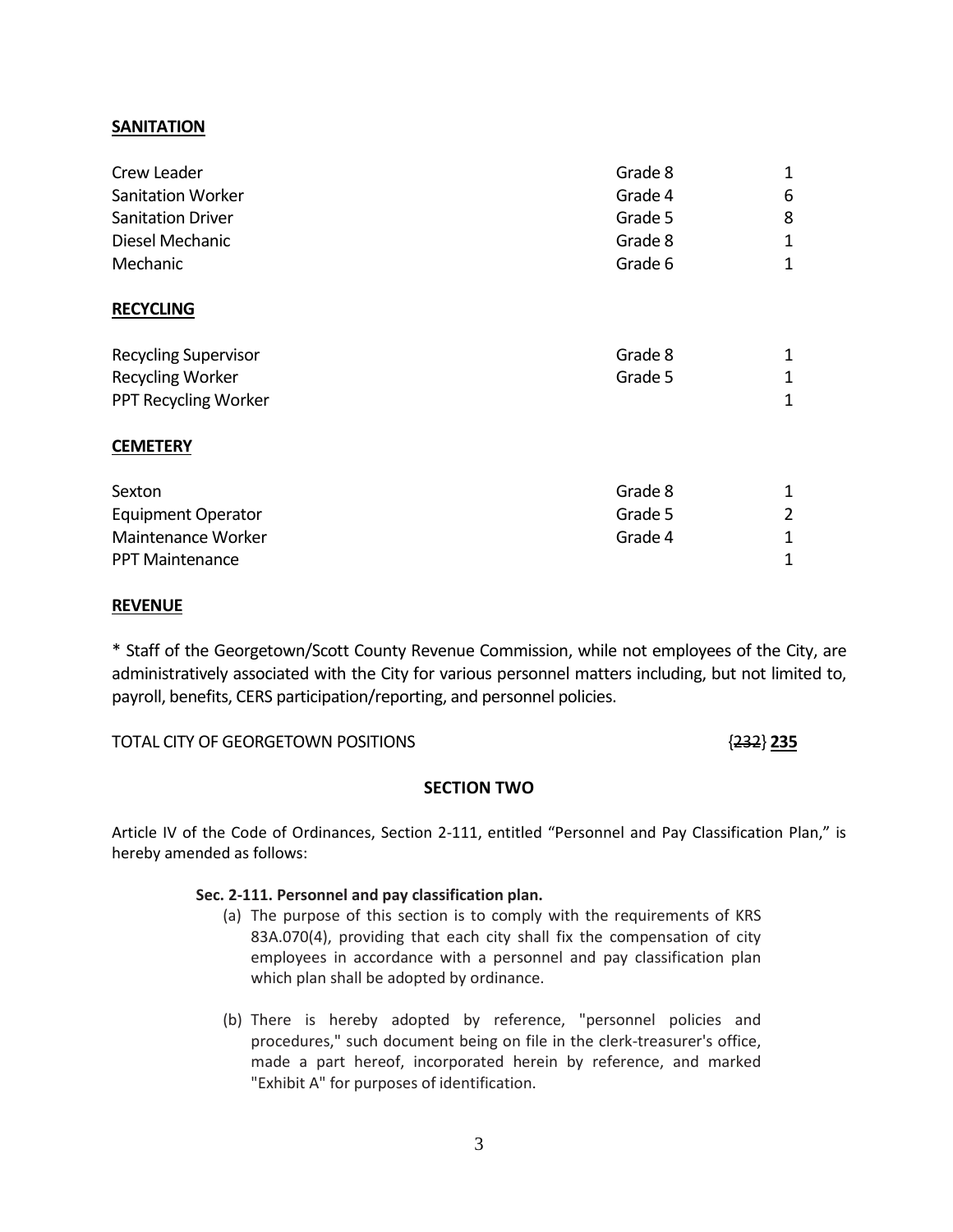(c) Those positions of employment as are set forth in "Exhibit B" on file in the clerk-treasurer's office, made a part hereof, and incorporated herein by reference, are hereby established as authorized positions of employment, and the system of classification as set forth in the document is hereby adopted.

### **City of Georgetown Schedule of Compensation**

### **Pay Grade Ranges**

| Min       | Max       |
|-----------|-----------|
| Grade 4   |           |
|           |           |
| \$31,200  | \$49,000  |
|           | Grade 5   |
|           |           |
| \$33,000  | \$57,000  |
|           | Grade 6   |
| \$36,000  | \$63,000  |
|           | Grade 7   |
|           |           |
| \$40,000  | \$67,000  |
|           | Grade 8   |
|           |           |
| \$45,000  | \$77,000  |
|           | Grade 9   |
|           |           |
| \$50,000  | \$82,000  |
|           | Grade 10  |
|           |           |
| \$65,000  | \$92,000  |
|           | Grade 11  |
|           |           |
| \$79,000  | \$106,000 |
|           | Grade 12  |
| \$100,000 | \$150,000 |
|           |           |

### **SECTION THREE**

Any and all existing ordinances inconsistent with this ordinance are repealed.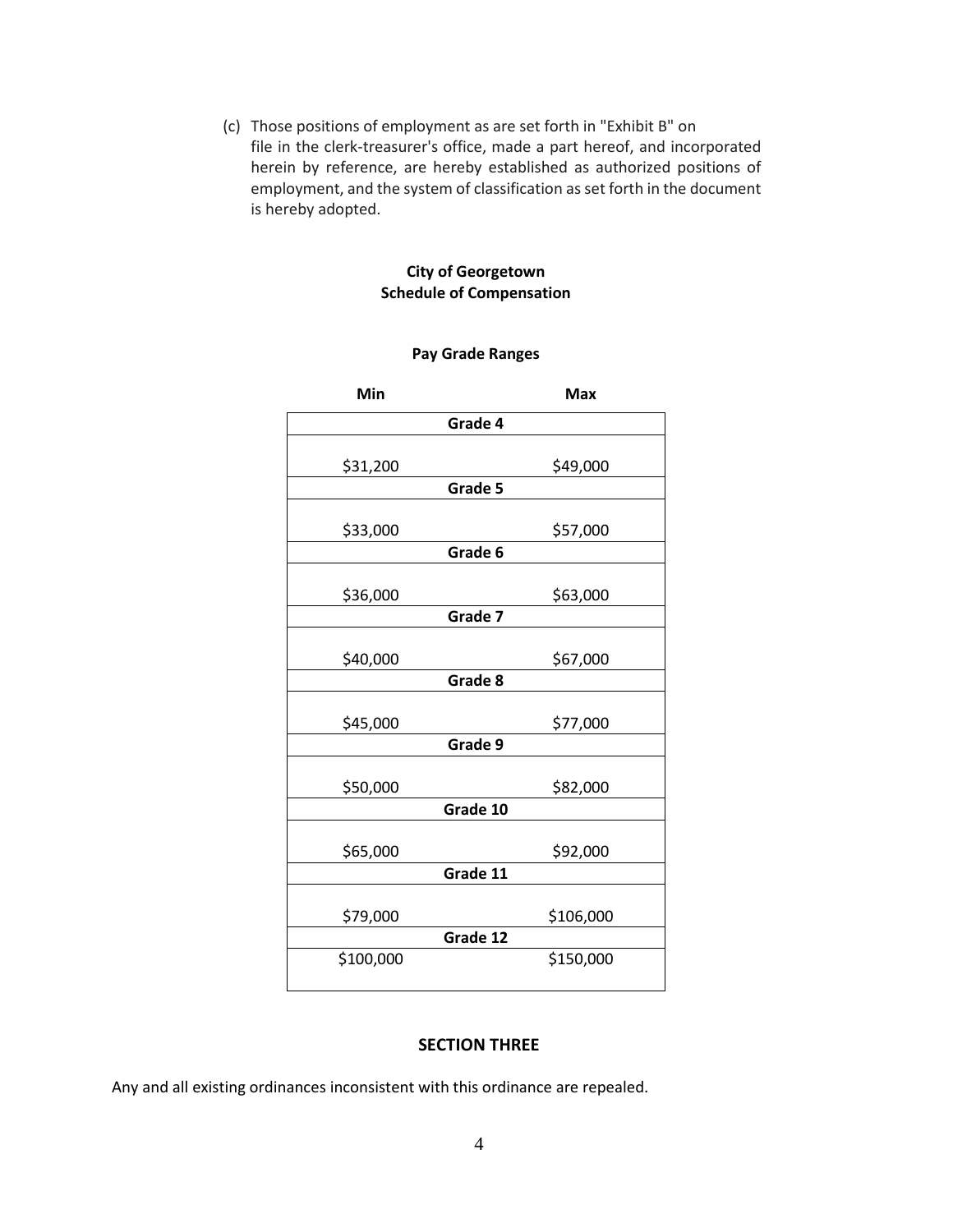### **SECTION FOUR**

If any section, subsection, sentence, clause, or phrase of this ordinance is held unconstitutional or otherwise invalid, such infirmities shall not affect the validity of the remaining portions of this ordinance.

### **SECTION FIVE**

This ordinance shall take effect after its passage and publication according to law.

**PUBLICLY INTRODUCED AND READ FIRST TIME: September 13, 2021**

**PUBLICLY READ SECOND TIME AND PASSED: September 27, 2021**

APPROVED: TomPrather (Sep 28, 2021 12:59 EDT) TomPrather

Tom Prather, Mayor

 $\frac{Tracie\ Hoffman}{Tracie\ Hoffman\ (Sep 28, 2021\ 13:11\ EDT)}$ 

Tracie Hoffman, City Clerk